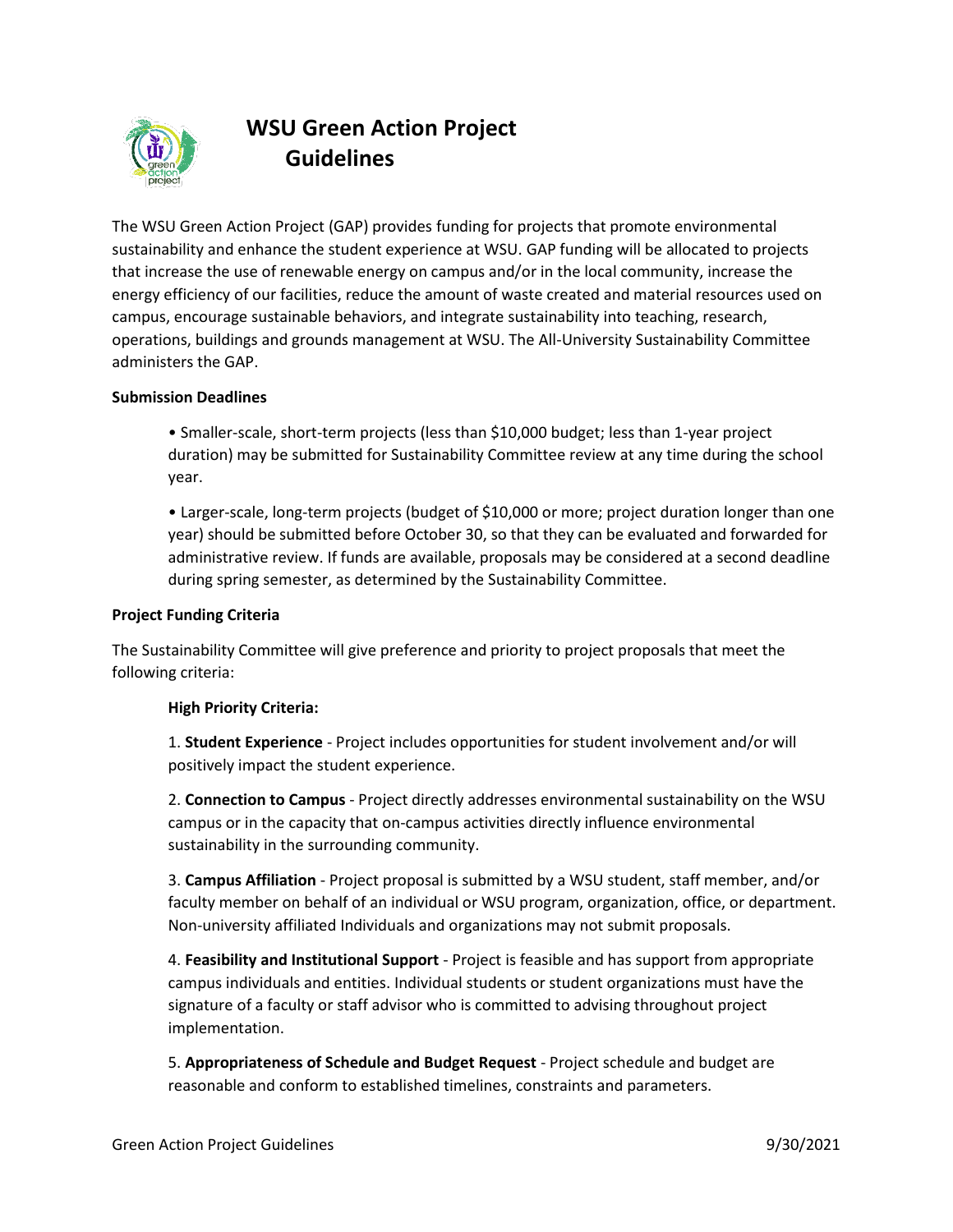6. **Accountability** - Project includes a mechanism for evaluation and follow-up after funding has been dispersed. At a minimum, a project plan should include appropriate progress reports to the Sustainability Committee based on the duration of the project and a final report within 60 days following completion of the project. The Sustainability Director and the Sustainability Committee will review these reports. If a project is expected to have on-going benefits such as annual cost savings, the project plan must include a mechanism for tracking, recording, and reporting these benefits back to the Sustainability Committee on an annual basis for a minimum of 3 years.

7. **Minimal Funding Level** - Project requests normally \$500 or more; exceptions may be granted.

# **Secondary Criteria (as relevant):**

**8. Innovation** - Project is innovative in nature and does not include routine maintenance or code compliant activities. Funding may support narrowing the gap between code-compliant and more sustainable alternatives.

**9. Environmental Benefits** - Project demonstrates a reduction in WSU's carbon footprint or provides other environmental benefits such as water conservation, storm water management, biodiversity conservation, and waste minimization.

**10. Regional Connection** - Project provides intellectual and emotional linkage with the unique landscape of the Driftless Area/ Mississippi River, as well as the cultural lifeways of this special place.

**11. Outreach and Education** - Project considers interdisciplinary and experiential education and outreach opportunities and has included them as part of its implementation plan.

**12. Self Sufficiency** - Preference will be given to projects that can obtain matching funds from sources beyond the GAP funding source or include a plan for sustained funding.

**13. Potential for Broad Application** - Project has potential to be scalable across the campus.

**14. Cost/Benefit Analysis (as appropriate)** - Project proposal outlines project payback, lifecycle costs and savings, etc.

The Sustainability Committee may determine additional requirements and preferences for each year's funding cycle, provided that these criteria are consistent with overall mission and GAP criteria and preferences outlined above.

#### **Application Guidelines**

Applications can be made using the application form and budget templates available on the Student Green Fee website. Email completed application, budget template, and any supporting materials to Sustainability Director Nathan Engstrom at [nengstrom@winona.edu.](mailto:nengstrom@winona.edu)

The following information will be collected:

- Classification: Student, Staff, or Faculty
- Project Title
- Name of primary contact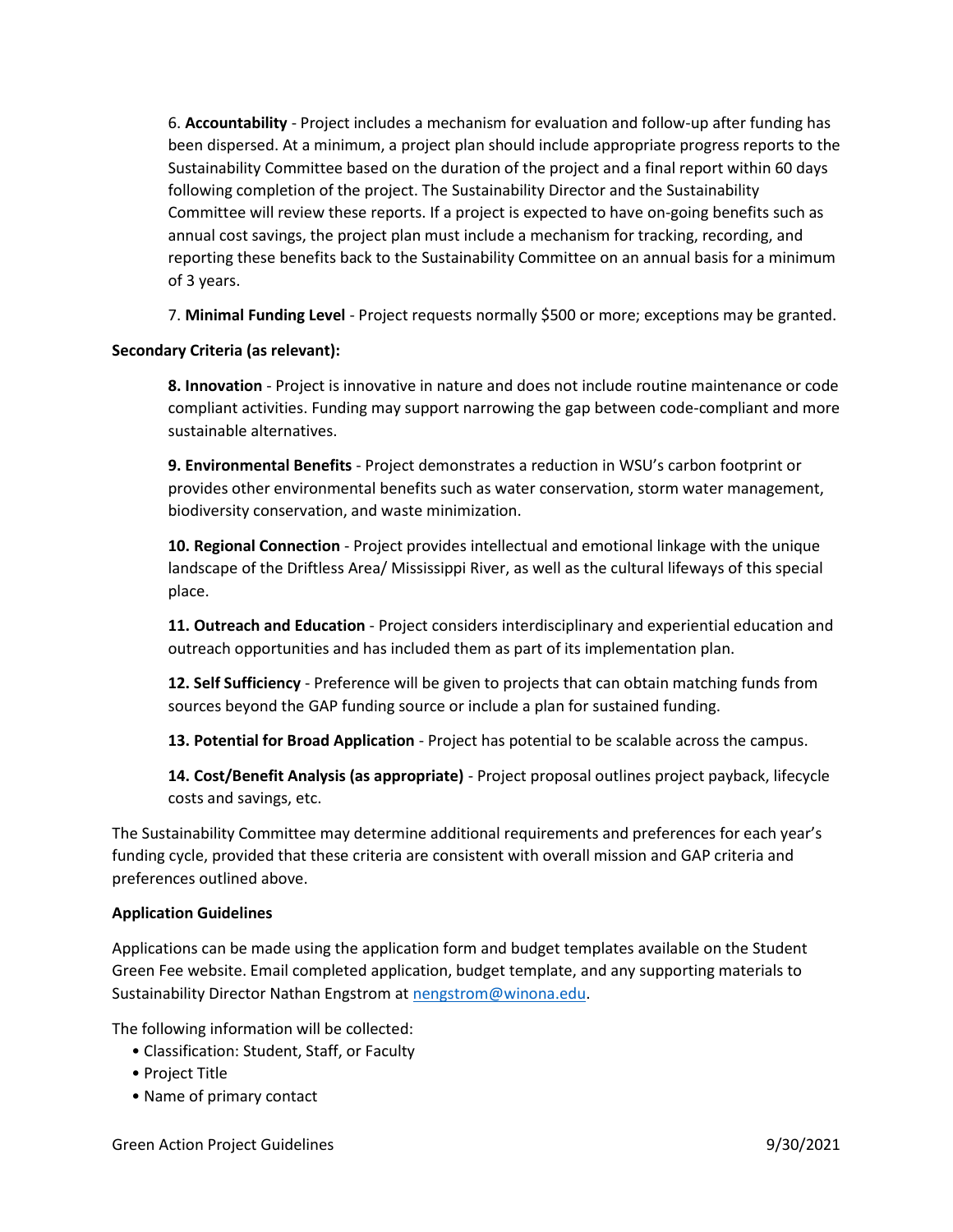- Email Address of primary contact
- Campus affiliation
- If you are a student,
	- o Is this project solely your own OR
	- o If this project is proposed on behalf of a group, please identify
	- o Name of group
	- o Name of Faculty or Staff Project Advisor (required)
	- o Advisor Email Address
	- o Advisor Department or Organization
	- o Advisor Phone Number
- Budget

#### **Questions about Your Project**

#### 1. **Project Description**

Provide a 200-word overall description of your project. If funded, this overview will be included in the Green Fee website.

# 2. **Sustainability Outcomes/Impact**

How does your project promote and enhance aspects of sustainability both in the short term and the long term? What is the anticipated impact on the student experience? What is the education and outreach potential of this project? Please be as specific and detailed as possible for this section.

#### 3. **Student Input/Endorsement**

How has your project sought student input and endorsement? This could include focus groups, presentation to the SGA Student Sustainability Committee, student org endorsement, etc. Include any letters of support, copies of meeting minutes showing endorsement, etc., if applicable.

# 4. **Faculty and Staff**

Input/Endorsement Please note which departments, committees and/or specific positions on campus you have discussed your proposal with. In some cases, projects will require review and approval from one or more of these prior to review by the Sustainability Committee.

# 5. **Budget Overview**

What is the total cost of this project? What are the major expenses? What are the material specifications and who are the possible product suppliers? Will the project result in expected cost savings? If yes, what is the payback period? Please include any quotes or proposals that you have received.

#### 6. **Project Benchmarking**

Have similar projects been implemented on other campuses? Have they been successful? How does this project differ? Please cite any case studies, reports, or other examples that your proposal is based on.

#### 7. **Accountability**

How will you measure and evaluate your project's progress and success?